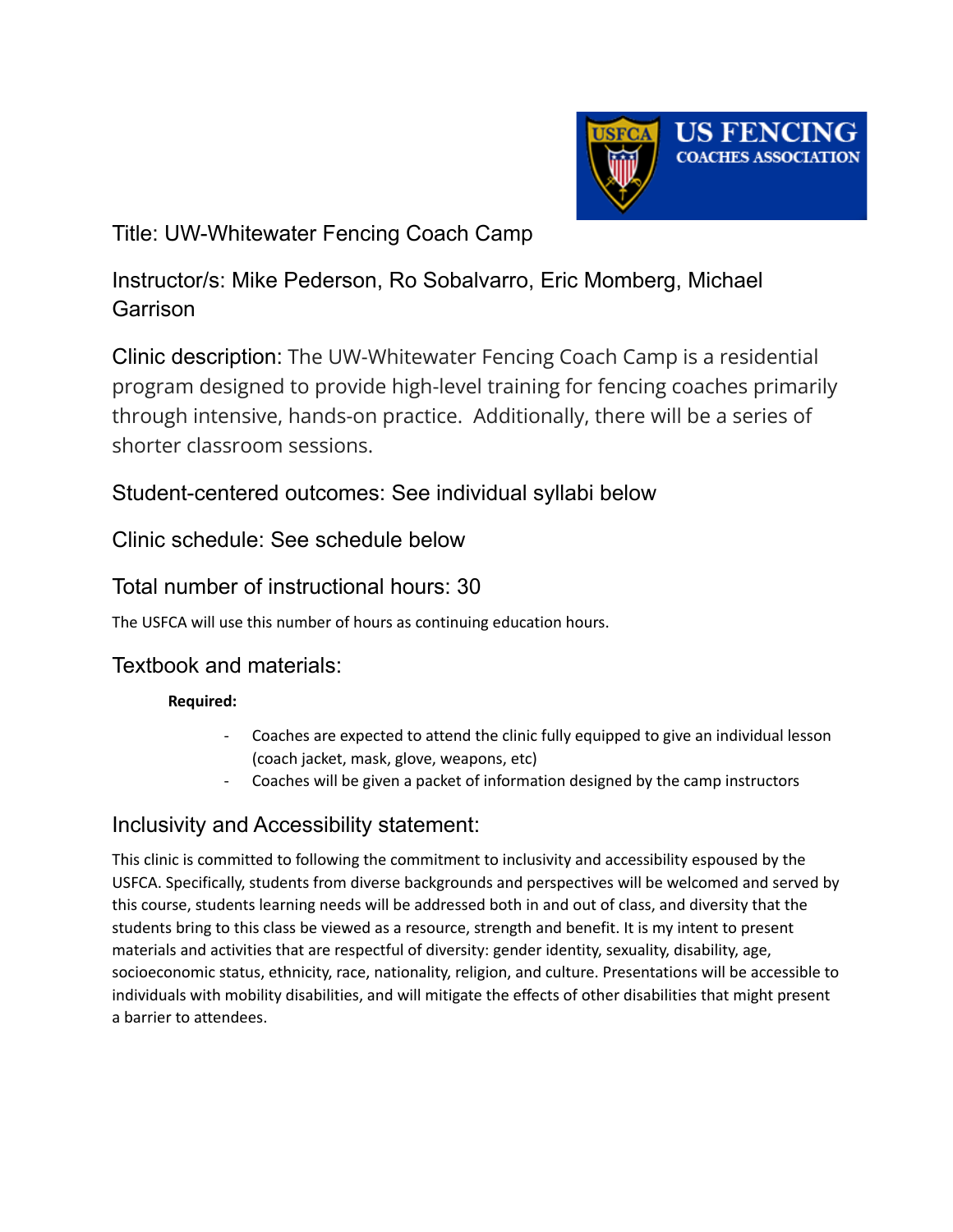# UW-Whitewater Fencing Coach Camp 2022 Foil Syllabus

### **Day 1**

Session 1 (Deconstructing competition coaching)

Topic: What is coaching and do you know what you actually do?

Goals: To explore what coaching actually is and what you as a coach do.

Sample Activities:

1. Students will fence a competition (format to be determined by #'s)

a. Coaches will manage the warm up process, and get the athlete ready to compete.

b. Coaches will coach their students during the competition.

c. Coaches will either be video'd or mic'd during this process. Video would be best. We can just use phones if we have to.

d. Prizes will be awarded to the coach and athletes of the first, second and third place finisher.

2. Students and coaches will be separated in 2 groups

a. Students will be given a guided exercise to follow asking them to evaluate coaching.

b. Coaches will be asked to do the same guided exercise to evaluate their coaching.

3. Group discussion to go over comments and feedback from guided exercise

Session 2 (Deconstructing Competition Coaching)

Topic: What is competitive coaching and what are best practices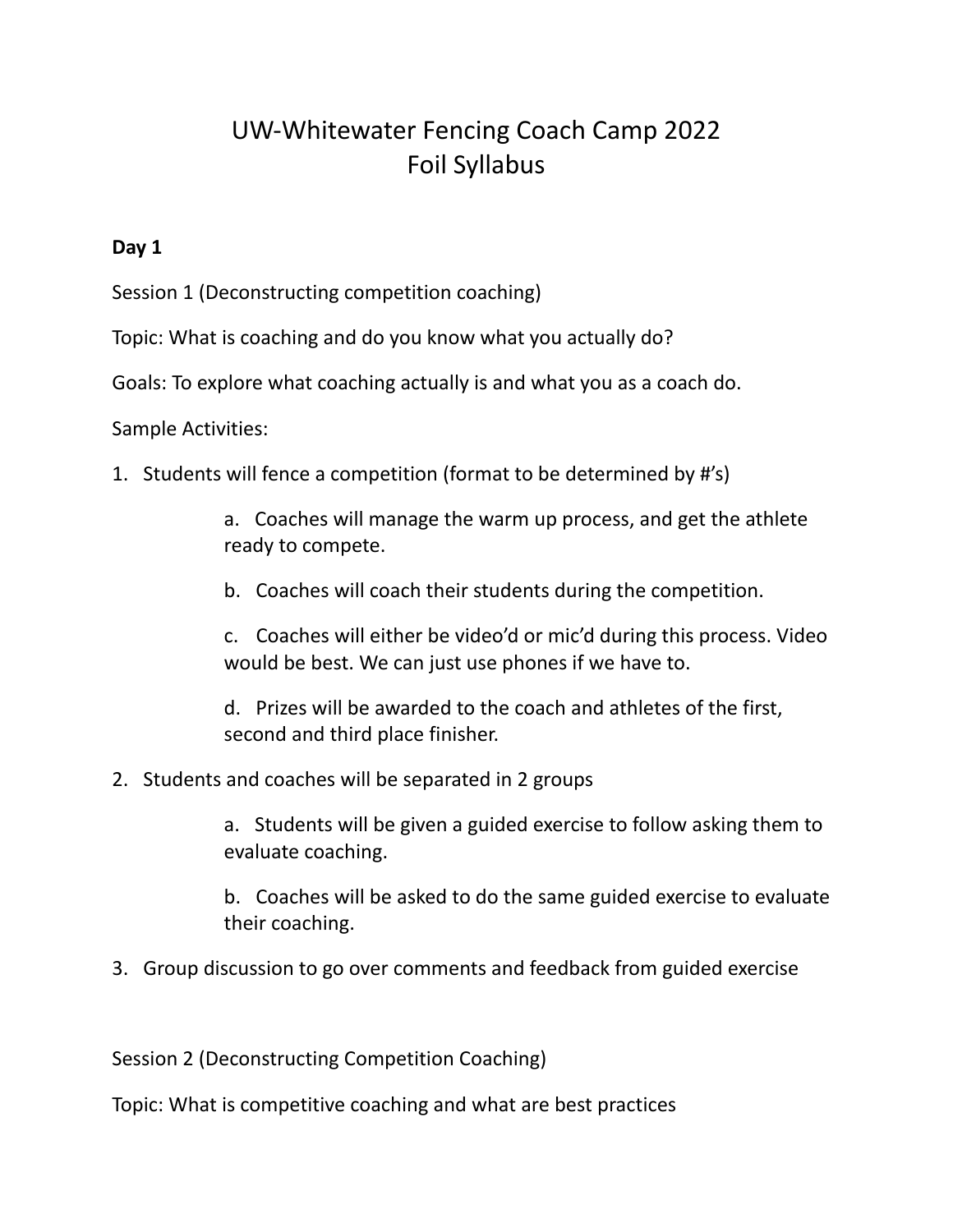Goals: To identify best practices in coaching athletes to peak performance

1. Lecture: Key factors in competition coaching

2. Pair work (with students): based on Session 1 – work in pairs to evaluate your efforts based on Key Factors

- 3. Deep Dive on competition coaching
	- a. Preparation
- i. Week before
- ii. Day before
- iii. Day of
- 1. Warm up lesson
- 2. Communication
- 3. Psychology
- 4. Tactics
	- iv. Types of advice
- 4. Creating your competition coaching profile/strategy
	- a. Tailoring it to specific athletes
- 5. Wrap up and overview
	- a. Key points to be a successful competition coach.
	- b. Outside Resources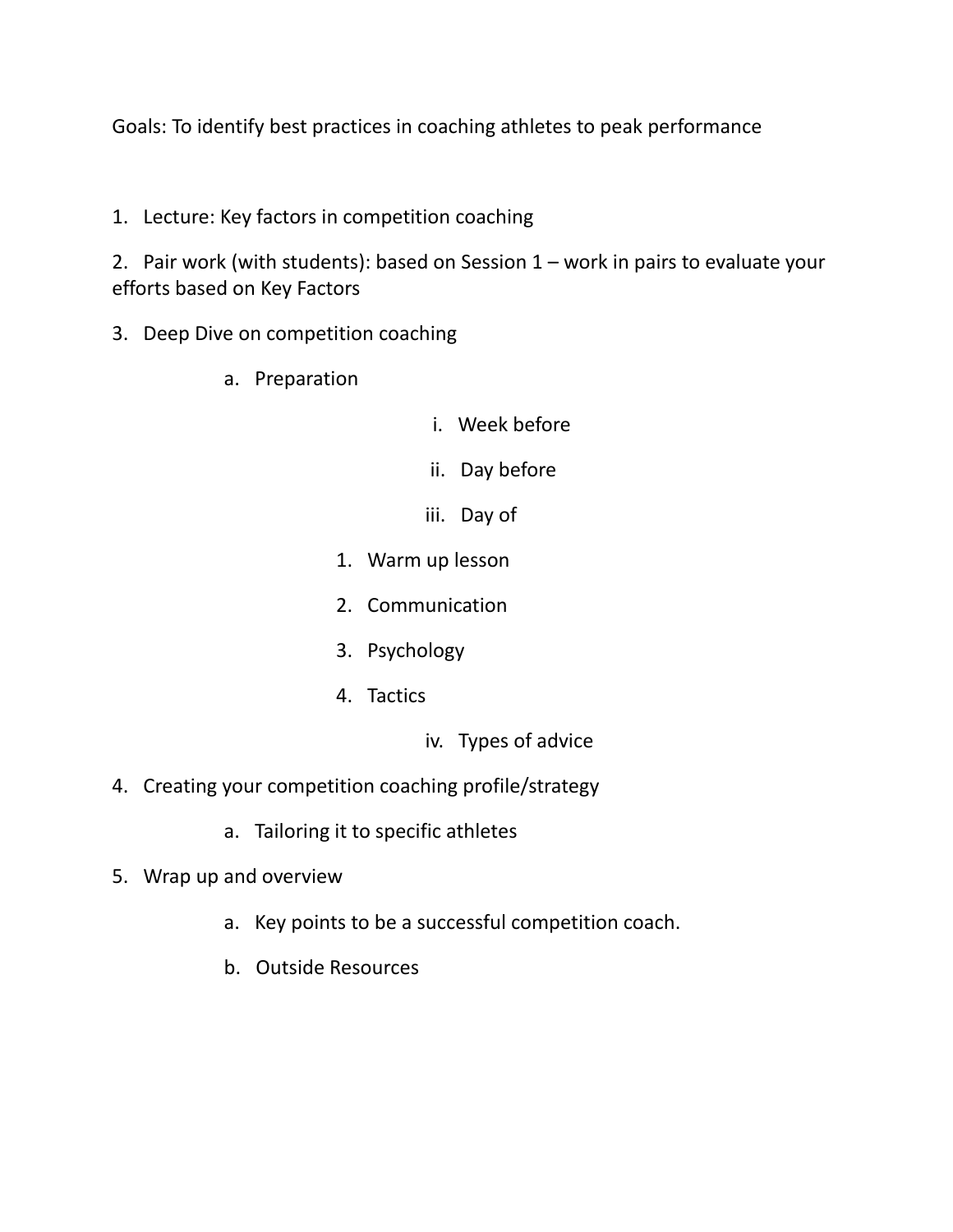Session 2

Topic: (Deconstructing the individual lesson)

Goals: To examine the type, technique and structure of lessons and identify how to maximize students learning.

Sample Activities:

**1.** Coaches give students (not their own) 10-15 minute lessons. Totally open ended – they pick topic, style etc.

- **2.** Evaluation:
	- a. Coaches will evaluate the lesson from their perspective
	- b. Students will evaluate the lesson from their perspective
- **3.** Class discussion on what worked well and what could be improved
	- a. List all the things that worked and didn't worked
	- b. Group them into categories
- **4.** Purpose of lessons in fencing
	- a. Why do you give lessons
	- b. How do you plan lessons
	- c. How long are lessons?
- **5.** Types of lessons
- **6.** Structure of a lesson
- **7.** Correction in lessons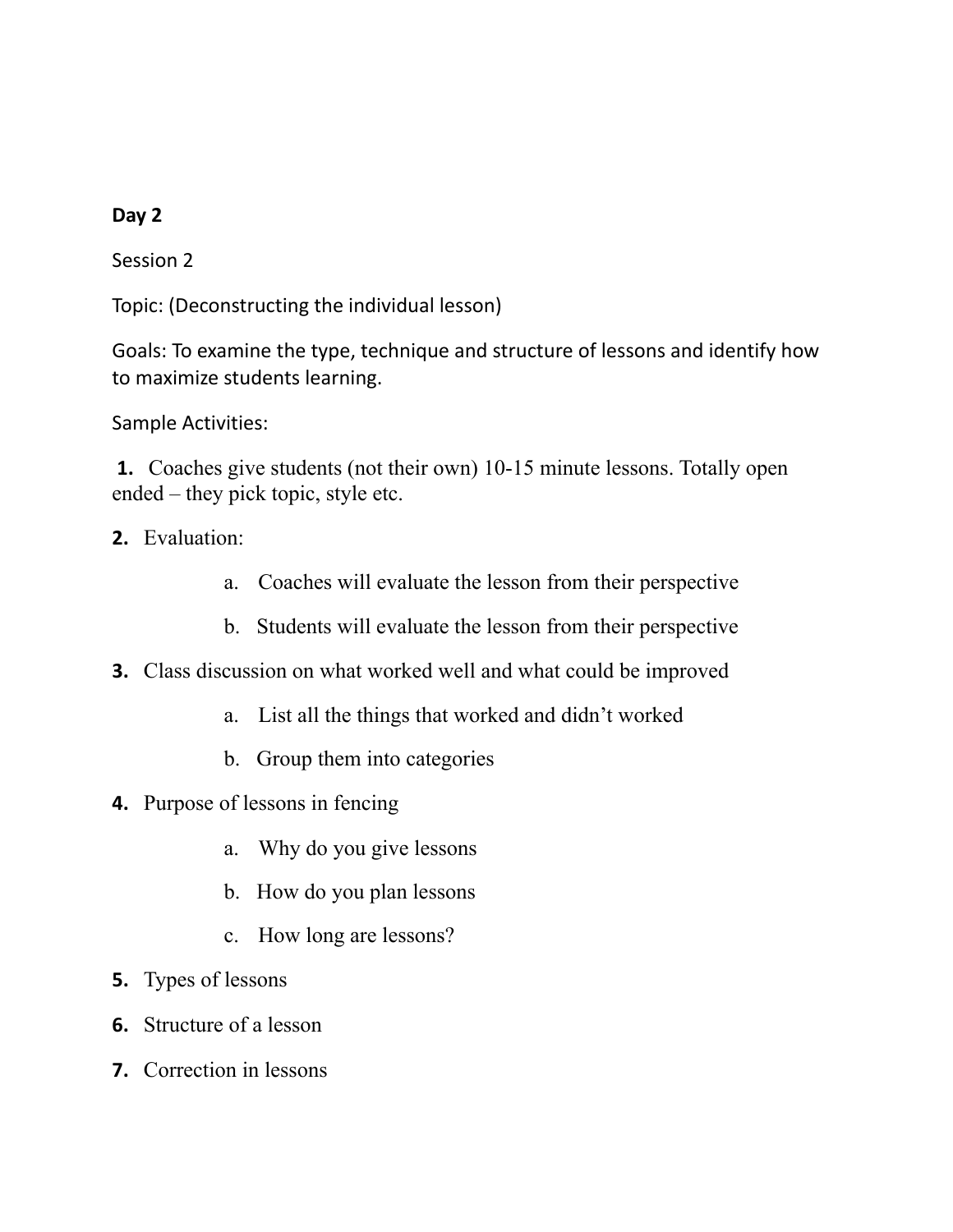- **8.** Youth lessons vs teen/adult lessons
- **9.** Technical aspects of lessons
	- a. Cues

- i. The "banging on the blade"
- b. Feedback
- c. Repetition levels
- d. Distance
- e. Speed
- f. Cycling actions and concepts
- g. Group lessons/ line lessons (advantages and disadvantages)
- h. Student lessons

### **10.** Record keeping

- a. Charts
- b. Journaling
- c. For both student and coach

#### Session 3

Topic: (Deconstructing the technique of lessons)

Goals: To deconstruct the technical aspects of a lesson

Sample Activities:

- **1.** Footwork integration
	- a. Progression: stationary to moving
	- b. Simple to complex
	- c. Coach led to student led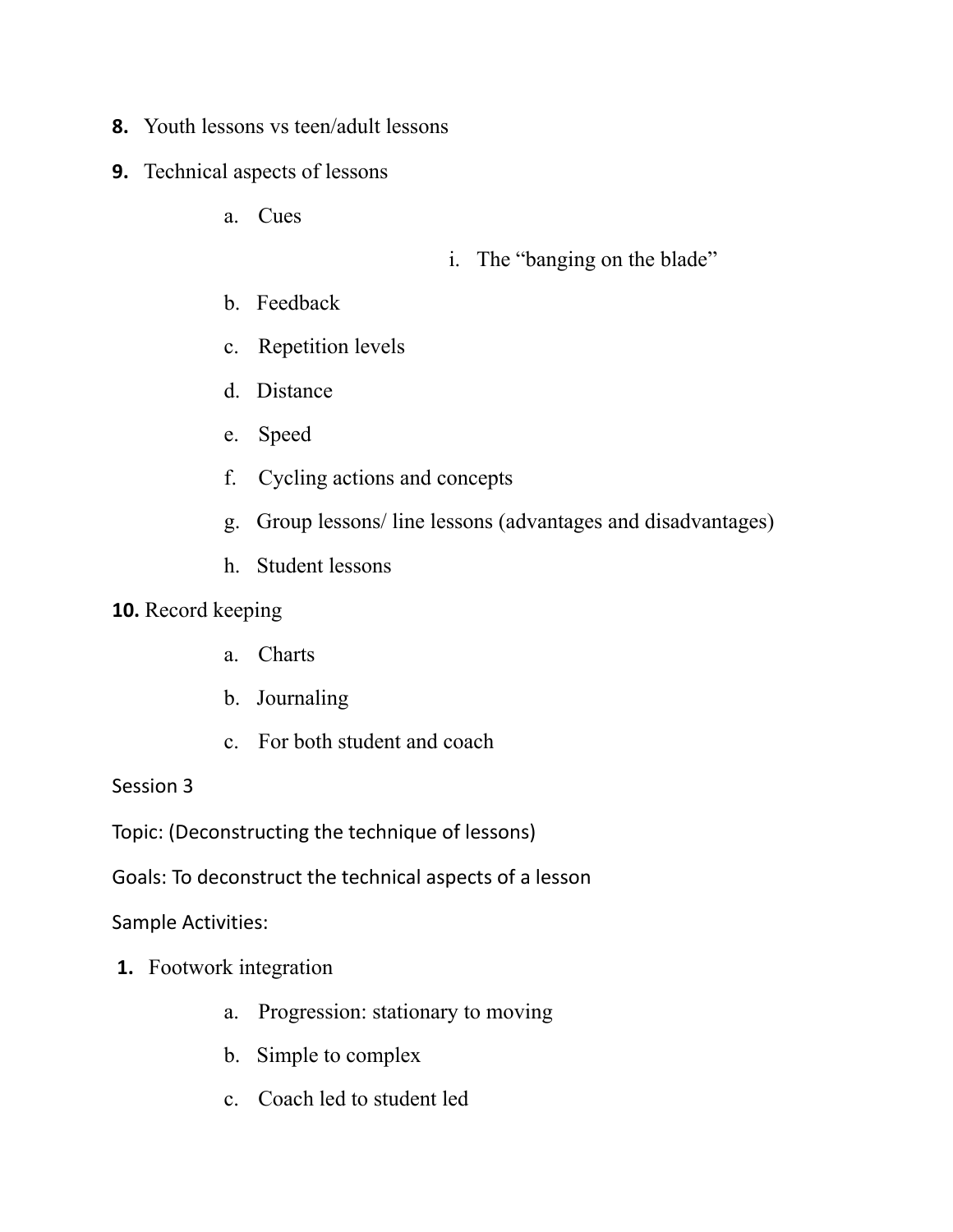- **2.** Blade cues
- **3.** Distance
- **4.** Feedback
	- a. Visual
	- b. Auditory
	- c. Tactile
	- d. Intuitive
- **5.** Practice giving lessons

a. Build a 3 minute lesson around a theme be prepared to explain it. Choose your level. Beginning, intermediate, competitive.

Session 4

Topic: (Youth Lessons)

Goals: To identify the difference between giving Youth and Adult/teen lessons and to practice the two types

Sample Activities:

- **1.** Identify key differences between youth lessons and teen/adult lessons
	- a. What age ranges?
	- b. differences in age instruction
		- i. Length
		- ii. Focus
		- iii. Language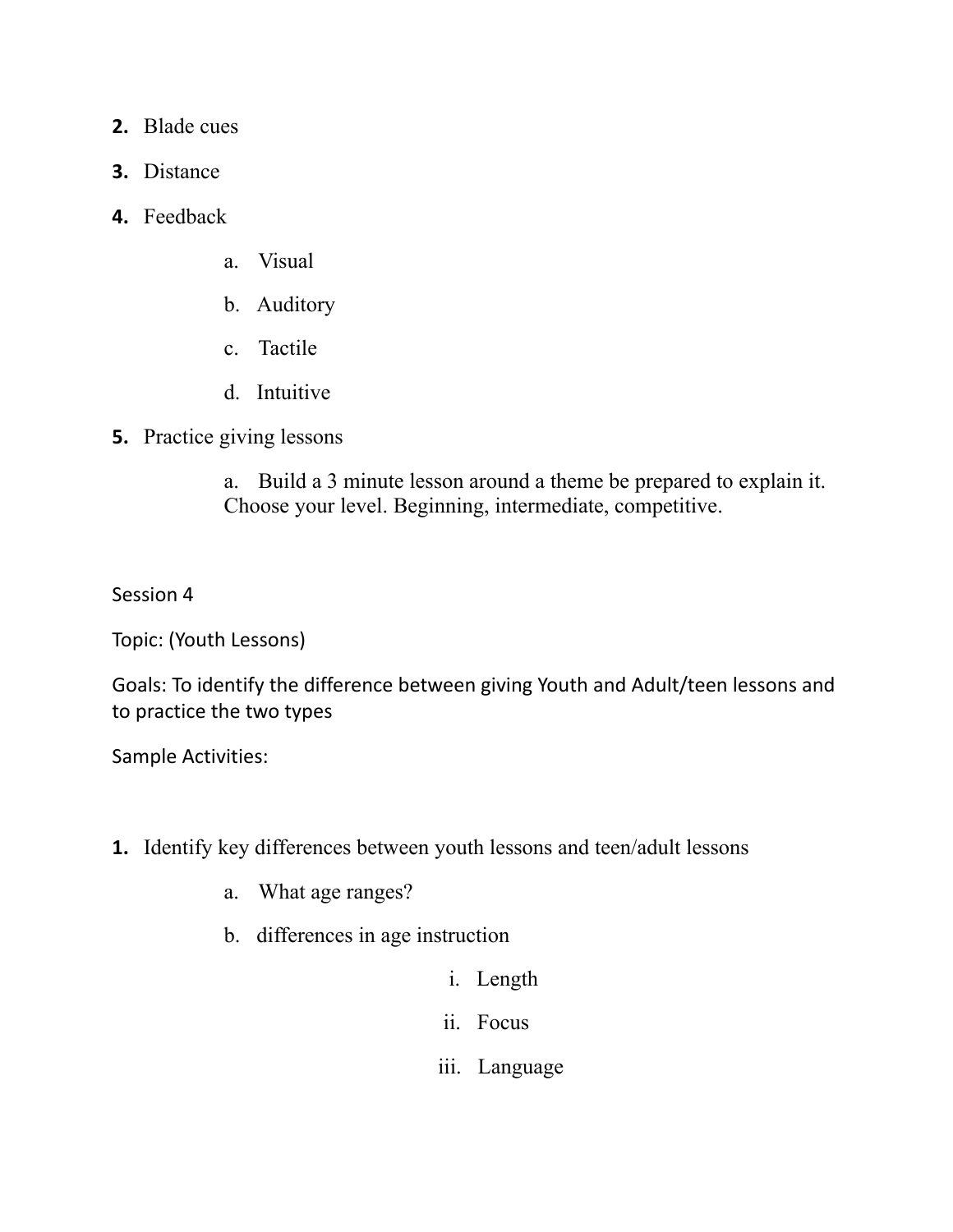## iv. Attitude

## v. Feedback

- c. Give a youth lesson using key concepts discussed
- d. Evaluate your lesson
- e. Criticism and self-criticism
- **2.** Give the same lesson and turn it into a competitive lesson/adult/teen lesson.
- **3.** Identify the differences

## **Day 3**

Session

Topic: 5 (Deconstructing Group activities)

Goals: To understand the use and importance of group activities in coaching

Sample Activities:

- 1. Plan a 5-10 minute group activity
	- a. Write it down on paper, cue cards etc.

b. Using the students and the other coaches, lead the class in your activity.

c. Feedback: what worked, what didn't work, what can you improve on.

- d. Roundtable discussion about group activities
- 2. Why group classes are important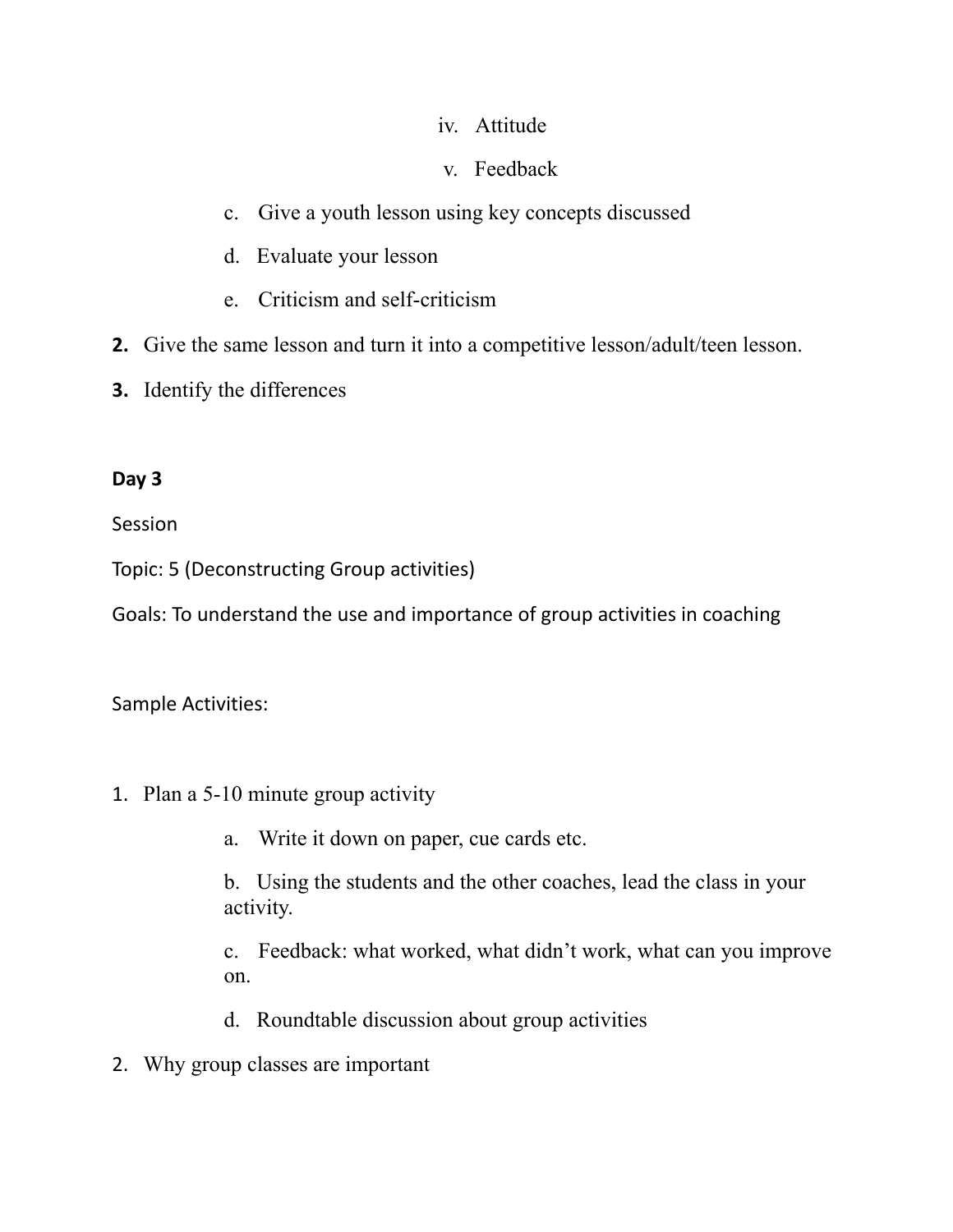## 3. Group class management

- a. Student organization
- b. Vocal cues
- c. Positional cues
- d. Physical cues
- e. Managing trouble: aka when to let go and when to clamp down.

Session 6

Topic: Footwork

Goals:Using the ideas from sesson 5, create a footwork session and lead it.

Sample Activities:

1. Coaches pair up and create a group footwork session. Each coach leads a segment.

2. Other coaches watch and evaluate based on concepts of group class management.

- 3. Commingling S&C or physical literacy with footwork
- 4. Methods of organizing footwork sessions
- 5. Skipping ropes galore.
- 6. The wrong way to right way theory
- 7. Descriptors: smooth, hoppy, short and choppy, syrupy etc.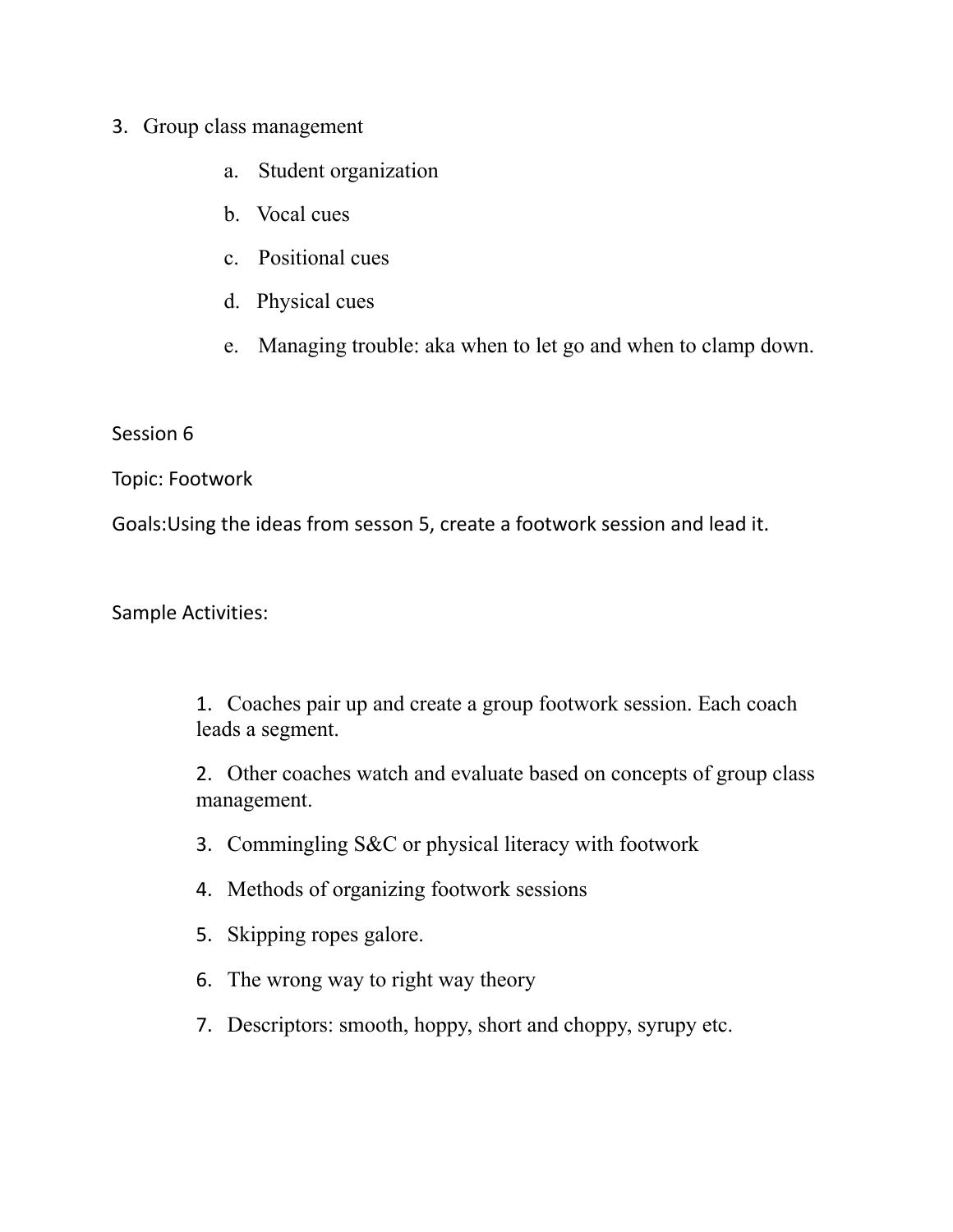Session 7

Topic: (Pair drills – footwork and blade drills)

Goals: To identify key principles of designing Pair drills for footwork and blade drills

Sample Activities:

- 1. Differences and similarities between pair drills and group activities
	- a. What to do when the pairs are multi-skilled
	- b. Types of pair drills
- i. Coordination
- ii. Pool noodles
- iii. Drilling
- iv. Tactical fencing

#### **Day 4**

Session 8

Topic: (Coaching statements and coaching philosophy)

Goals: To create personal coaching statements and coaching philosophy

Sample Activities:

- 1. What is a coaching philosophy and coaching statement
	- a. Why do you coach? Write on board or paper shout it out…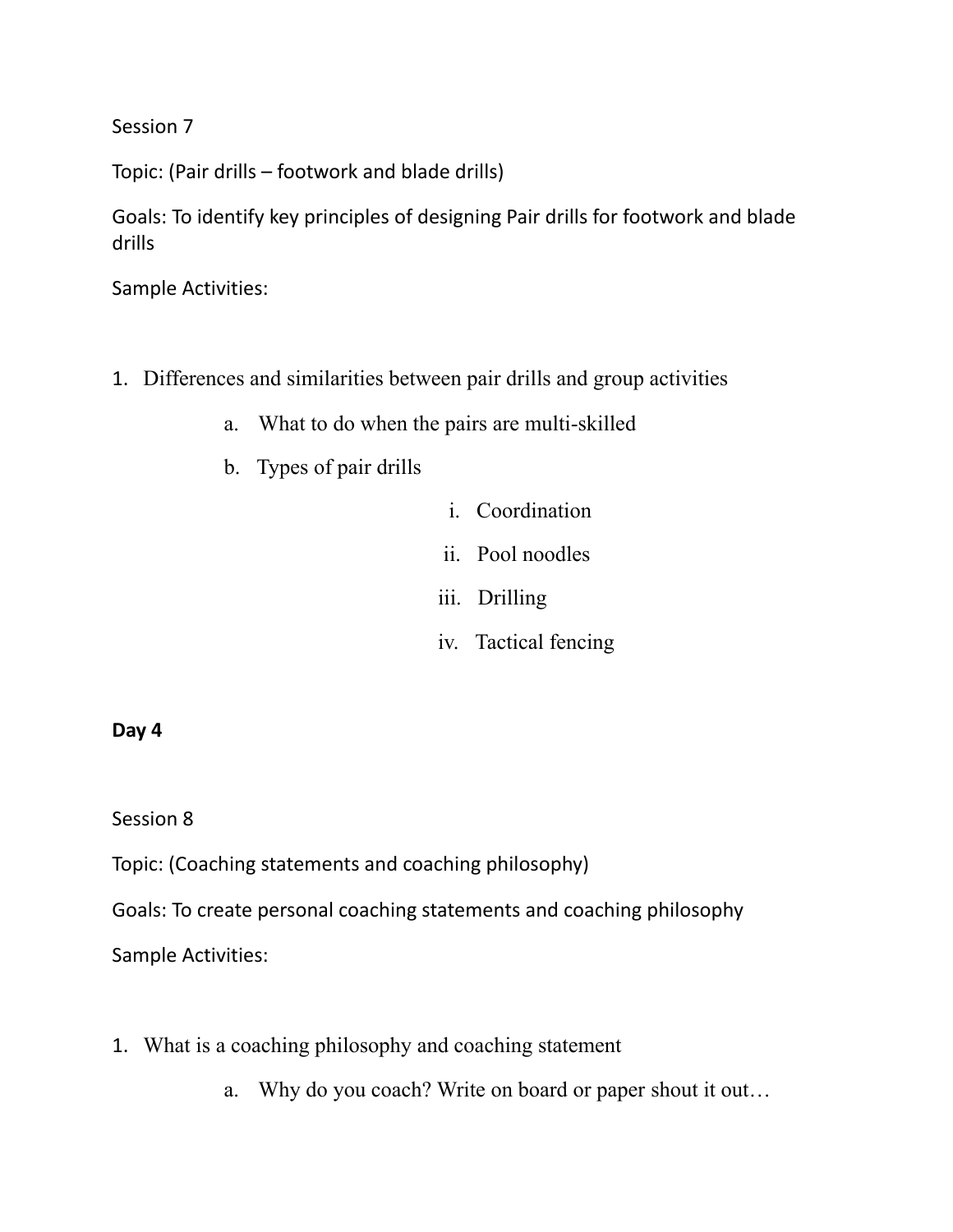- b. Samples from Steve Kerr, Me, etc.
- c. Why is it important?
- 2. Why do I coach?
	- a. Worksheet to create coaching philosophy and coaching statement
	- b. Give time to create
	- c. Share with class

Session 9

Topic: (Designing Success: The 4 E's (with thanks to Wade Gilbert)

Goals: To be able to create a year long plan for your club, team, etc.

Sample Activities:

1. Pre-season: Envision, In-Season: Enact, End of Season: Evaluate, Off Season: Enhance. All year – enjoy!

2. Why a year long plan?

ENVISION:

- 3. Purpose and Core Values
- 4. Philosophy (use GGFC's)
- 5. Target outcomes
- 6. Trust, cohesion, club spirit

ENACT

7. Develop athletic talent and skill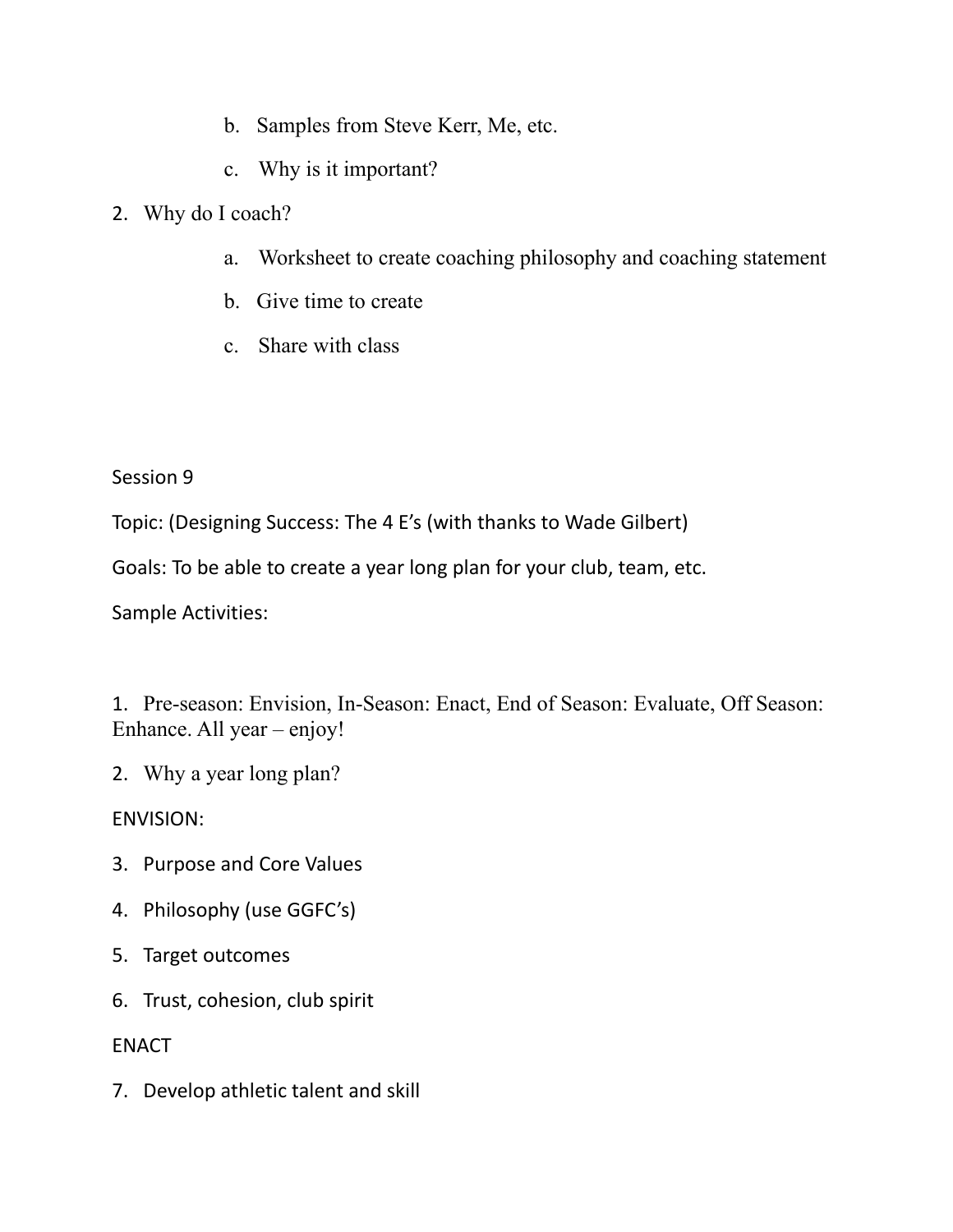- a. Yearly plan (club or individual)
- b. Setting goals

c. Yearly training plans Micro, Mesa and Macro cycles and why they matter

- d. Evaluation
- 8. Design effective Practice environments
	- a. Deliberate practice, free play, routines, coach led vs athlete led,
- 9. Ensure pre-comp readiness
- 10. Coaching effectively on game day

### END OF SEASON

- 11. Evaluate your year: Evaluation tools
- 12. Pinpoint weaknesses and build on strengths

#### ENHANCE

- 13. Close the GAPS
- 14. Collaborate, Learn
- 15. RECHARGE AND IGNITE

ENJOY

- 16. Then …get back to work
- 17. "Sustainable success comes from evolution, not revolution" Wade Gilbert

Session 10

Topic: The ToolBox for Successful Design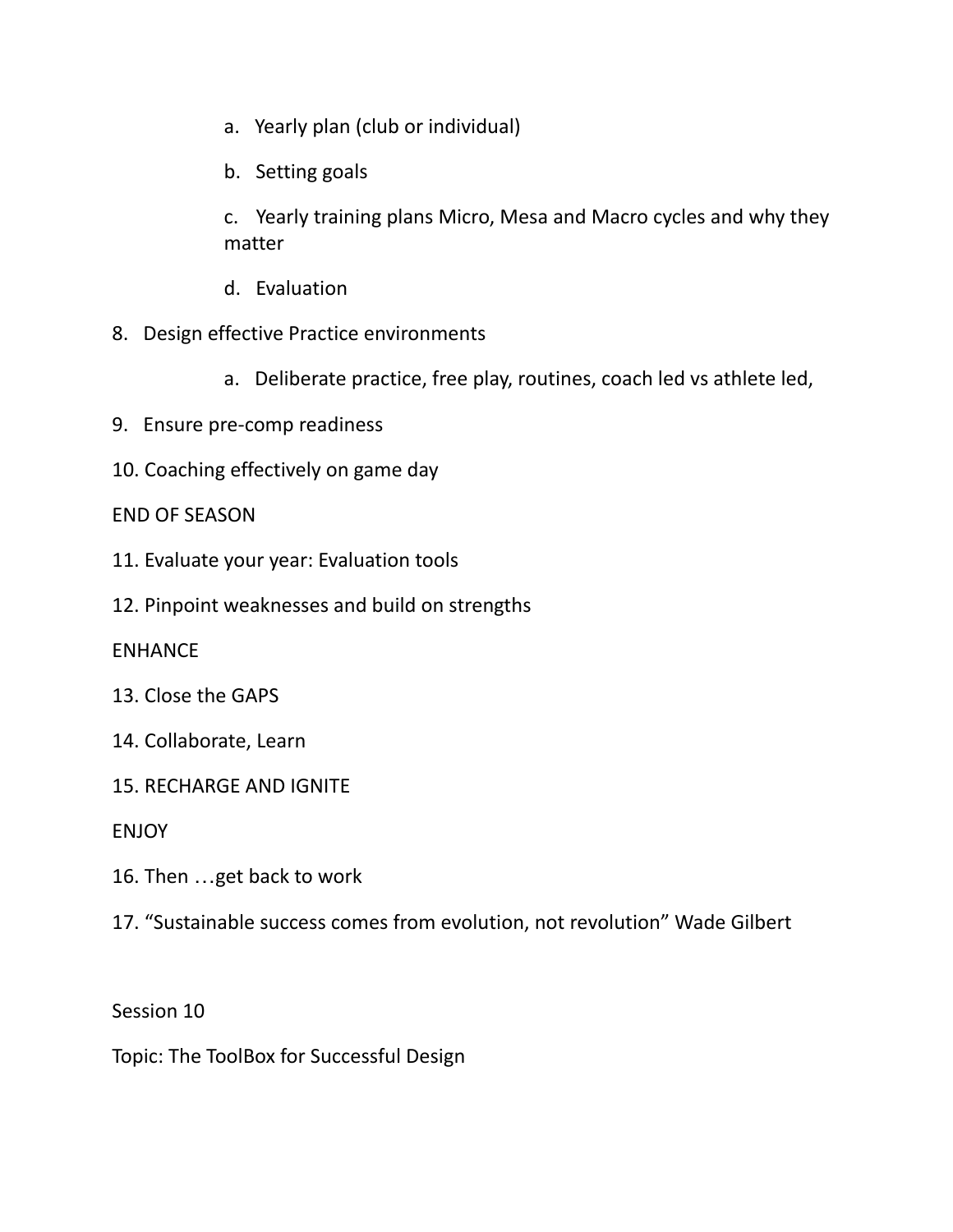Goals: To be able to understand and use the tools needed to create a yearlong training plan

Sample Activities:

1. Undertstanding:

a. Gap Analysis, IST, MPC, Performance plans, Goal Setting, Coaching language, Books in my library, use other coaches, learn from other sports, TED talks, Bout construction tools, Podcasts, LTAD material, Deliberate practice concept, Review meetings with coaches and athletes, Practice organization templates, training expectations, athlete behavior, Club cohesion and club spirit.

- 2. What are Micro, meso and macro cycles and why do they matter.
- 3. Excel spreadsheets my love hate relationship with them
- 4. Training logs: for the club, for the coach, and for the athlete.
- 5. Sports psych on a daily basis
	- a. Athlete Training goals
	- b. RESET routines
	- c. Pre-comp routines
- 6. Evaluation tools

# **Day 5**

Session 11

Topic: Creating your club or athlete training plan

Goals: To have each coach create a basic YTP for their club or program or athlete. To have each coach finalize and share their coaching philosophy. To have each coach do a SWOT analysis of their club or program or athlete

Sample Activities: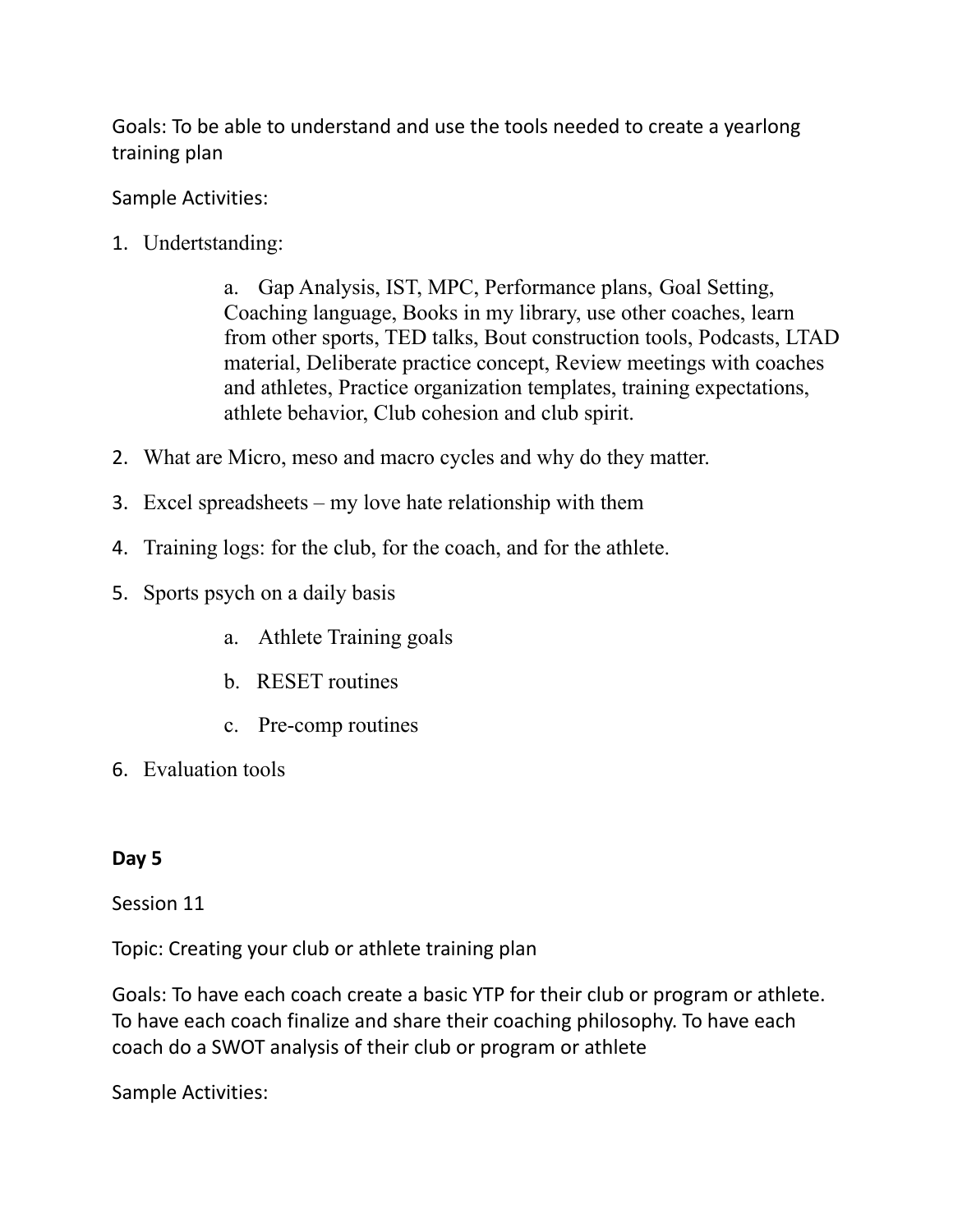1. Using SWOT analysis tool to identify strengths and weaknesses of your club, athlete, self.

- 2. Finish or Refine your coaching Philosophy
- 3. Create, on paper, your basic YTP for your club or program or athlete.

Session 12

Topic: Roundtable Q & A

Goals: Allow coaches to ask questions on

Sample Activities: TBD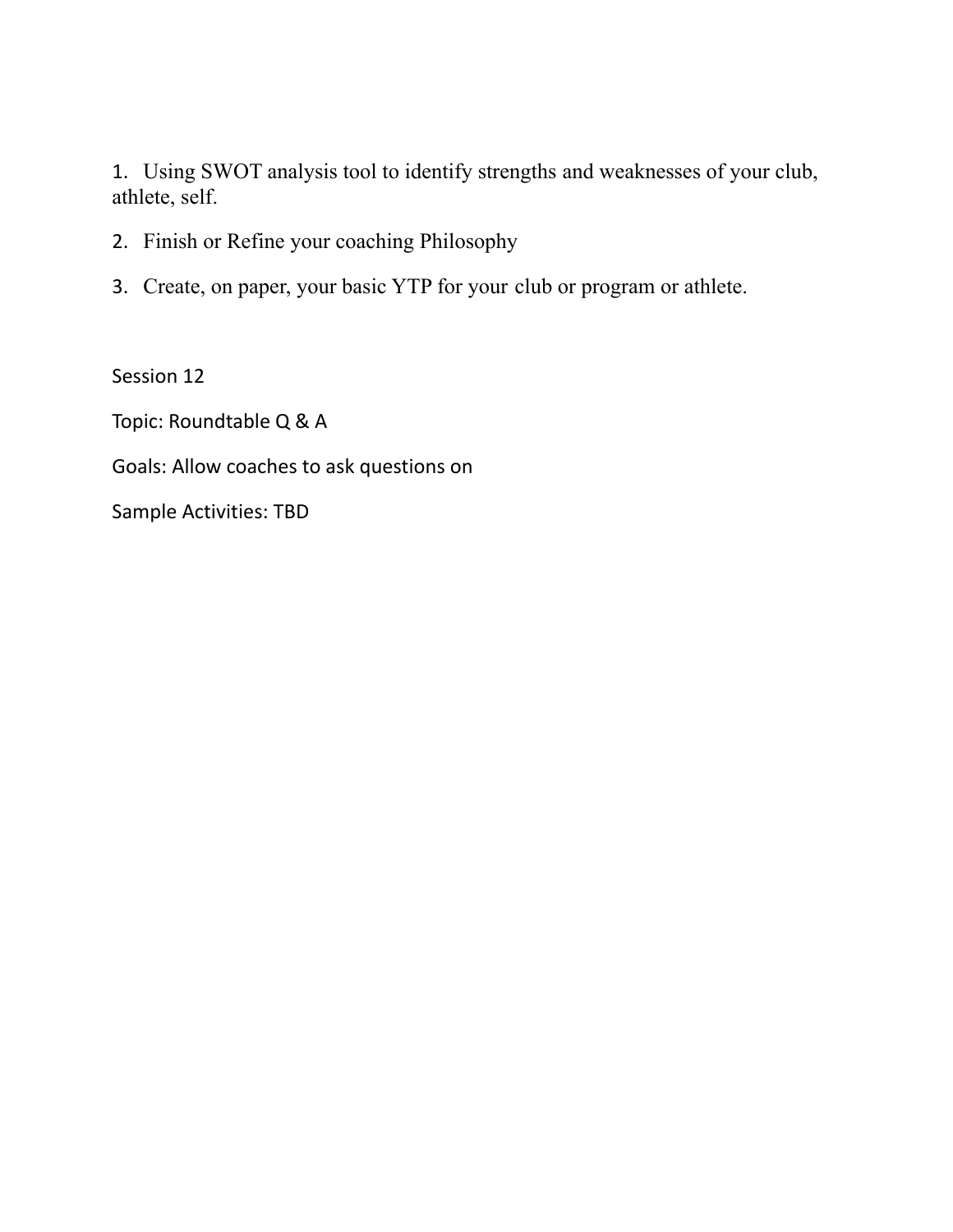# UW-Whitewater Fencing Coach Camp 2022 Epee Syllabus

#### **Day 1**

Session 1 (footwork and body mechanics) Topic: All-weapon body mechanics session led by Eric Momberg

Evening Classroom Session 1 See Electives List

#### **Day 2**

Session 2 (group lesson focus) Topic: Building a Base Goals: Developing a progressive introductory epee program that focuses on basic technical action most needed to create successful athletes Sample Activities: Discuss and select core actions, develop and write short- and long-term lesson plans, demonstrate lesson activities and structure

Session 3 (Individual lesson focus)

Topic: Developing an appropriate level lesson that is positive, contextual and instructive Goals: Create a lesson that teaches core actions in a clear, technical fashion that develops good technique in a level-appropriate context

Sample Activities: Practice and discuss basic level-appropriate lessons, discuss and demonstrate positive feedback and correction.

Session 4 (workshop)

Topic: Practice, partner work, demonstration, discussion from the day Goals: Hands-on work, discuss and develop focus on core actions Sample Activities: Hands-on practice

Evening Classroom Session 2 See Electives List

#### **Day 3**

Session 5 (group lesson focus) Topic: Developing tactical/technical group exercises Goals: Build group exercises that develop technique and tactical applications that are expandable.

Sample Activities: Create situational exercises and demonstrate with partner. Write lesson plans that expand on core actions.

Session 6 (Individual lesson focus)

Topic: Developing and giving individual lessons that reflect the bout. Techniques and practical application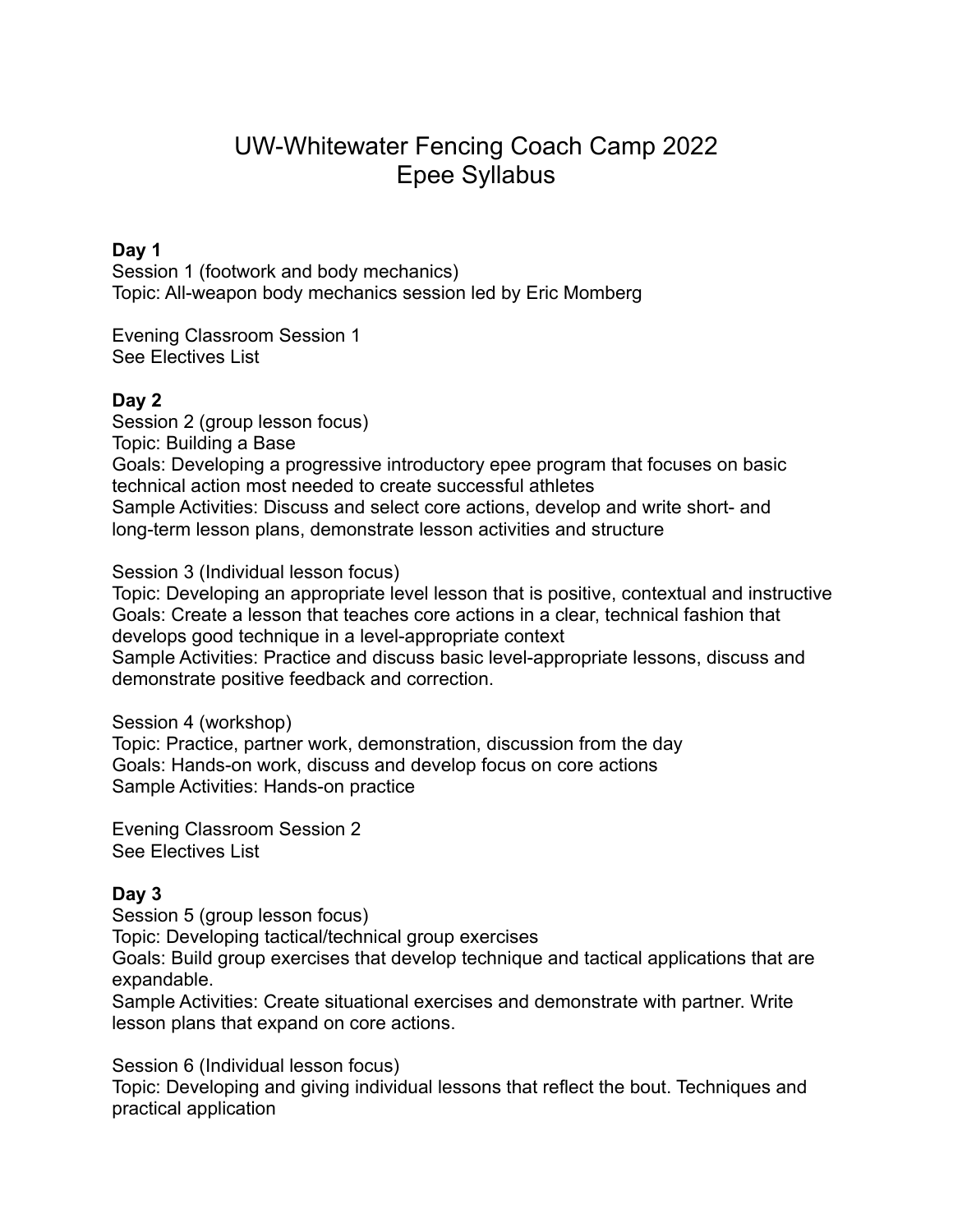Goals: Expand and enhance ability to give bout-reflective lessons. Develop ability to give lessons in an open environment.

Sample Activities: Discuss open and closed environment. Demonstrate lesson that is expandable and bout reflective. Practice realistic cueing and open environment.

Session 7 (workshop) Topic: Continue working on open environment lessons Goals: Practice realistic cueing and open environment. Sample Activities: Individual lesson practice with feedback

Evening Classroom Session 3 See Electives List

Day 4

Session 8 (group lesson focus)

Topic: Bout-reflective exercises and structured bouting

Goals: Further develop bout-reflective group training enhanced with structured bouting Sample Activities: Develop a 2- or 3-part group lesson plan and a bouting structure to reinforce lesson goals, demonstrate.

Session 9 (Individual lesson focus)

Topic: Types of individual lessons, open and closed individual lesson environment Goals: Expand ability to create and give different types of lessons using open and closed lesson environments

Sample Activities: Create a chain lesson, demonstrate for group. Using same core actions, adapt to different lesson structure.

Session 10 (workshop)

Topic: Continue working on different lesson types

Goals: Practice structuring and adapting individual lessons based on student needs Sample Activities: Individual lesson practice with feedback

Evening Classroom Session 4 See Electives List

Day 5

Session 11 (group/individual focus as appropriate) Topic: Open day – address questions brought by the group Goals: Provide additional opportunity for discussion and practice Sample Activities: TBD

Session 12 (workshop)

Topic: Open day – address questions brought by the group Goals: Provide additional opportunity for discussion and practice Sample Activities: TBD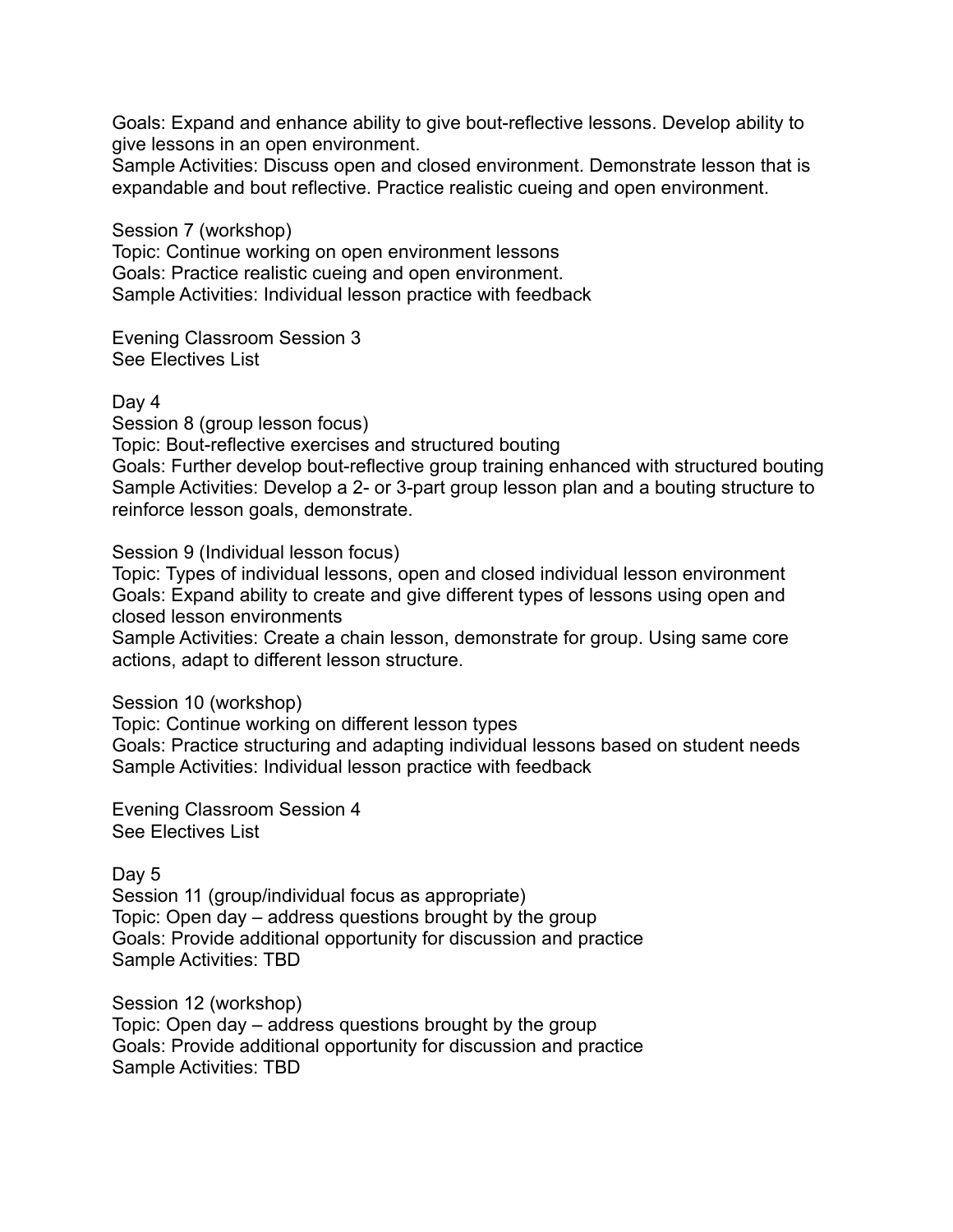# **UW-Whitewater Fencing Coach Camp 2022 Sabre Syllabus**

## **Day 1**

Session 1 (footwork and body mechanics focus)

Topic: Body Structure and its relationship to timing and technique

Goals: Explore fast and efficient methods for teaching body alignment and its relationship to attack timing and blade technique. This session will provide the physical/temporal framework on which the rest of the instruction will be based.

Sample Activities:

All activities to be done without blades, experiencing structure through body contact.

- 1) Explore alignment through structure testing and push drills
- 2) Take concepts from structure testing and apply to pushing a partner from a stationary position
- 3) Add movement
- 4) Work with pulling to develop retreat alignment
- 5) Use movement, alignment and sensitivity to explore different appropriate times to attack.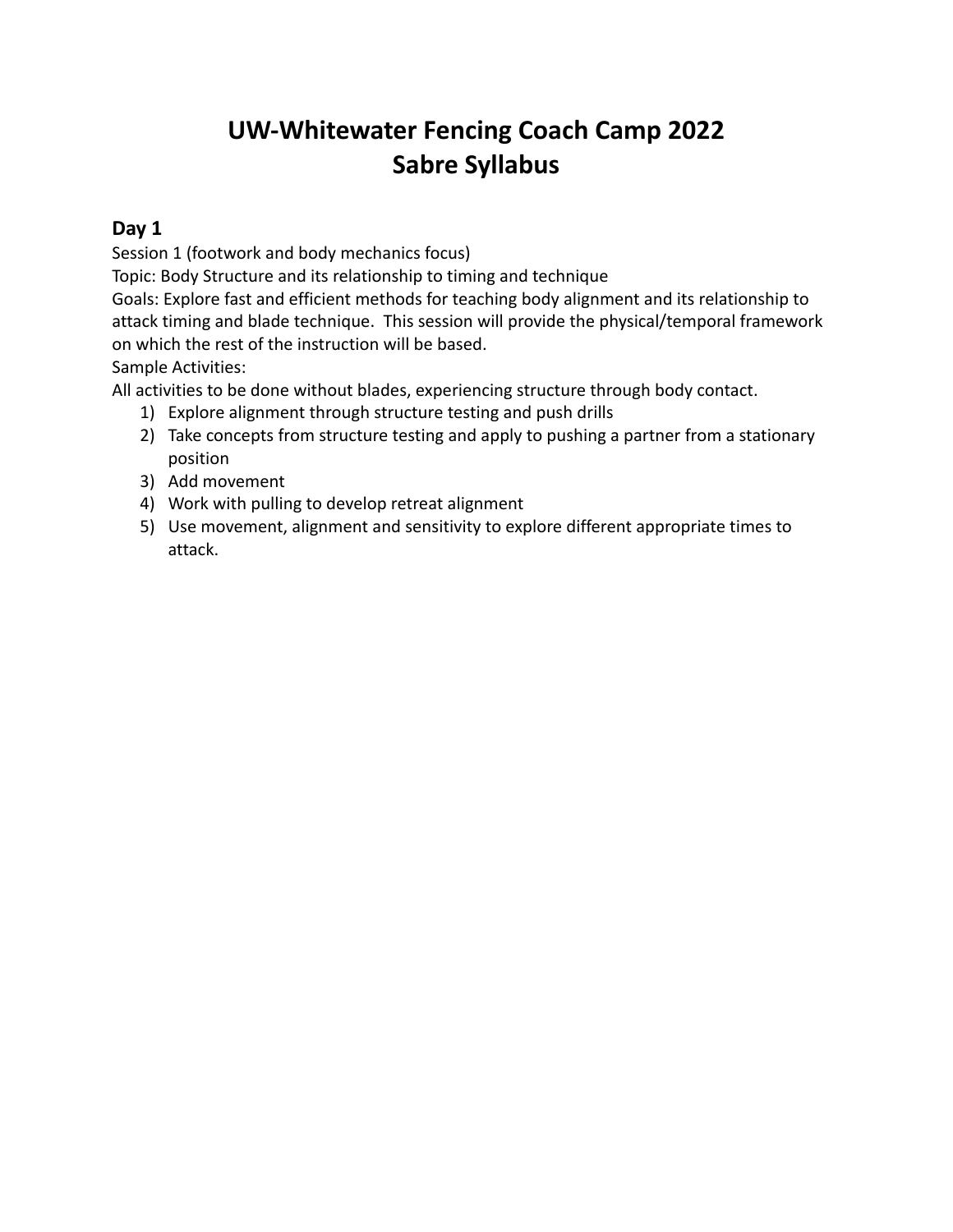Evening Classroom Session 1

Topic: Saber Theory

Goals: Present the universal principles of saber theory on which the subsequent days will stand. Sample Activities:

Discuss the following:

- 1) Elements of coaching and basic concepts of French fencing. Neutral body position, use of fingers, tempo based, spatially relational, 70% feet.
- 2) Order of development Physical, Technical, Tactical, Mental. Principles of development: Close to Far, Simple to Complex, Contact to Absence, Offensive to Defensive, Co-operative to Disruptive
- 3) Lesson progressions: not moving, coach moving, student moving, both moving. Coach driven to student driven
- 4) 3 factors: When, Where, What. The feet cue the when. Adding the blade and body influence the what and where.
- 5) Teach it, automate it, move it, add a preparation, add a choice, add a student driven choice
- 6) Simple, Compound, Drawing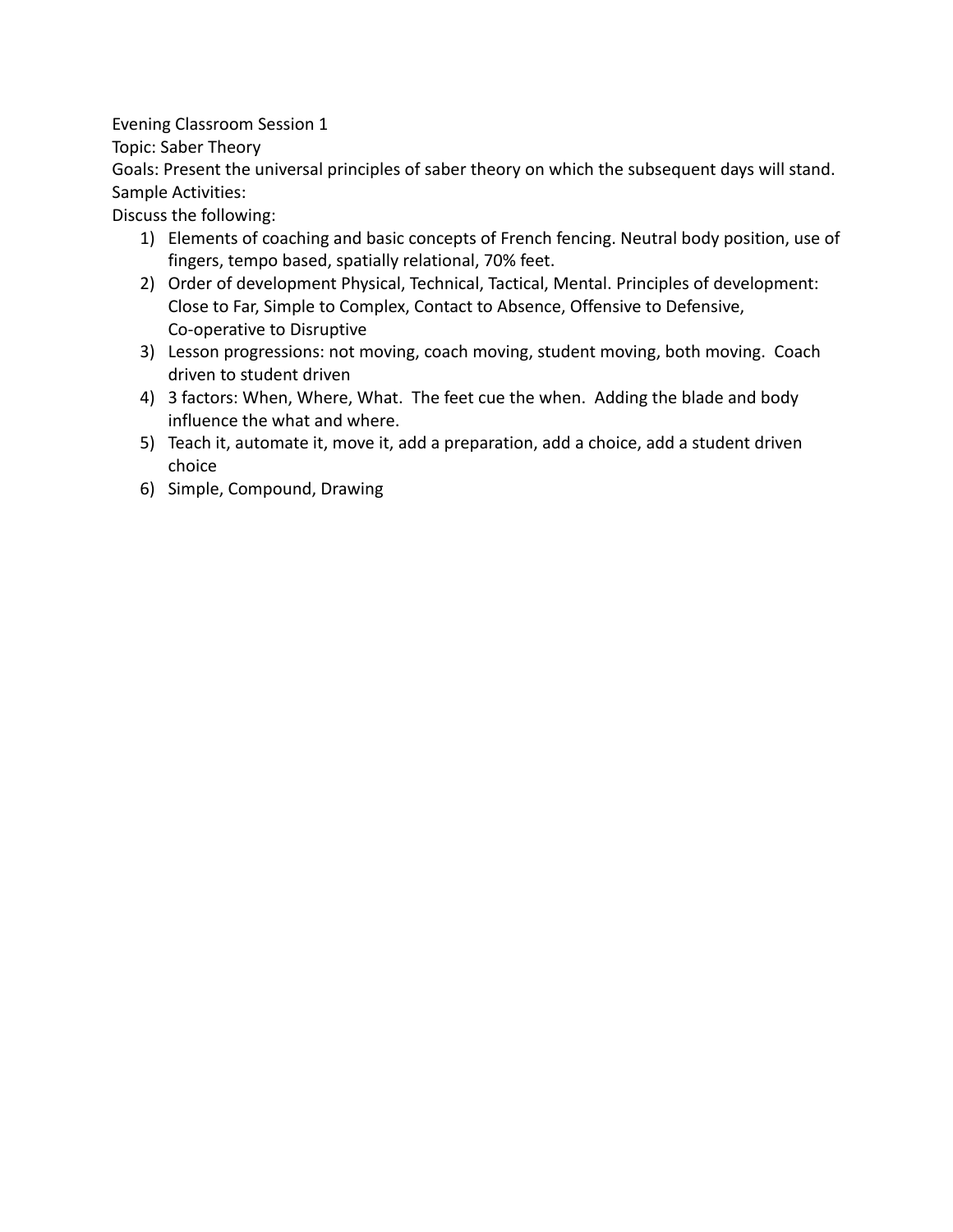Session 2 (group lesson focus) Topic: Footwork and distance framework for all drills Goals: Connect the body structure work to a footwork and distance framework to be used for all drills; when the attack begins and ends Sample Activities: Trading touches, trading and escaping, escaping and returning, exchanging, 3 right times

Session 3 (individual lesson focus) Topic: Footwork and distance framework for all lessons Goals: Show how the feet are the most important cuing tool. Be able to give a complete lesson using only footwork and simple attack. Sample Activities: Build lesson cues, offensive to defensive to counter offensive. Develop lessons in steps, combine into complete short 10 min lessons by the end of the time.

Session 4 (workshop) Topic: Workshop based on materials presented from day 1-2 Goals: Answer questions, allow for partner work and feedback to deepen understanding of the material. Participant driven learning. Sample Activities: Self directed partner work. Demos. Question and answer

#### **Evening Classroom Session 2**

See Evening Sessions Electives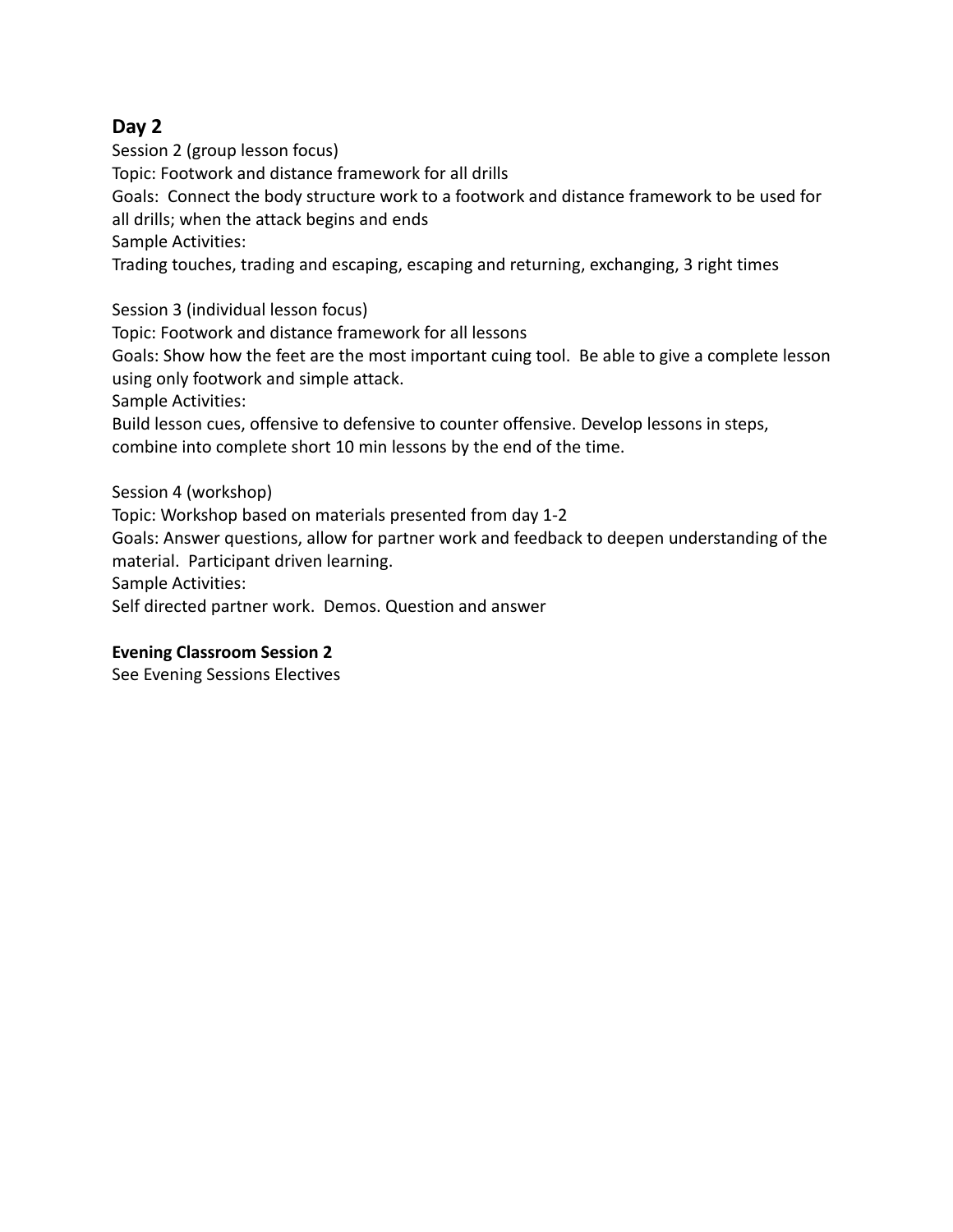Session 5 (group lesson focus) Topic: Adding Blade Work Goals: Add basic blade actions over the drills from day 2. Emphasis on parries and feints Sample Activities: Basic parry box patterns, exchange drill: standing with metronome, stepping, adding lunge, add

feints, add stop hit, double step, advance lunge. Return to call and answer format to introduce any new skills.

Session 6 (individual lesson focus) Topic: Adding blade work Goals: Integrate parries and feints into lessons Sample Activities: Review footwork framework, add blade cues. Build lessons that incorporate parries and feints.

Session 7 (workshop) Topic: Footwork/Bladework relationship Goals: Be able to build basic drills or lessons incorporating the principles from sessions 1-6 Sample Activities: Small group work with feedback, demos, question and answer

Evening Classroom Session 3 See Evening Sessions Electives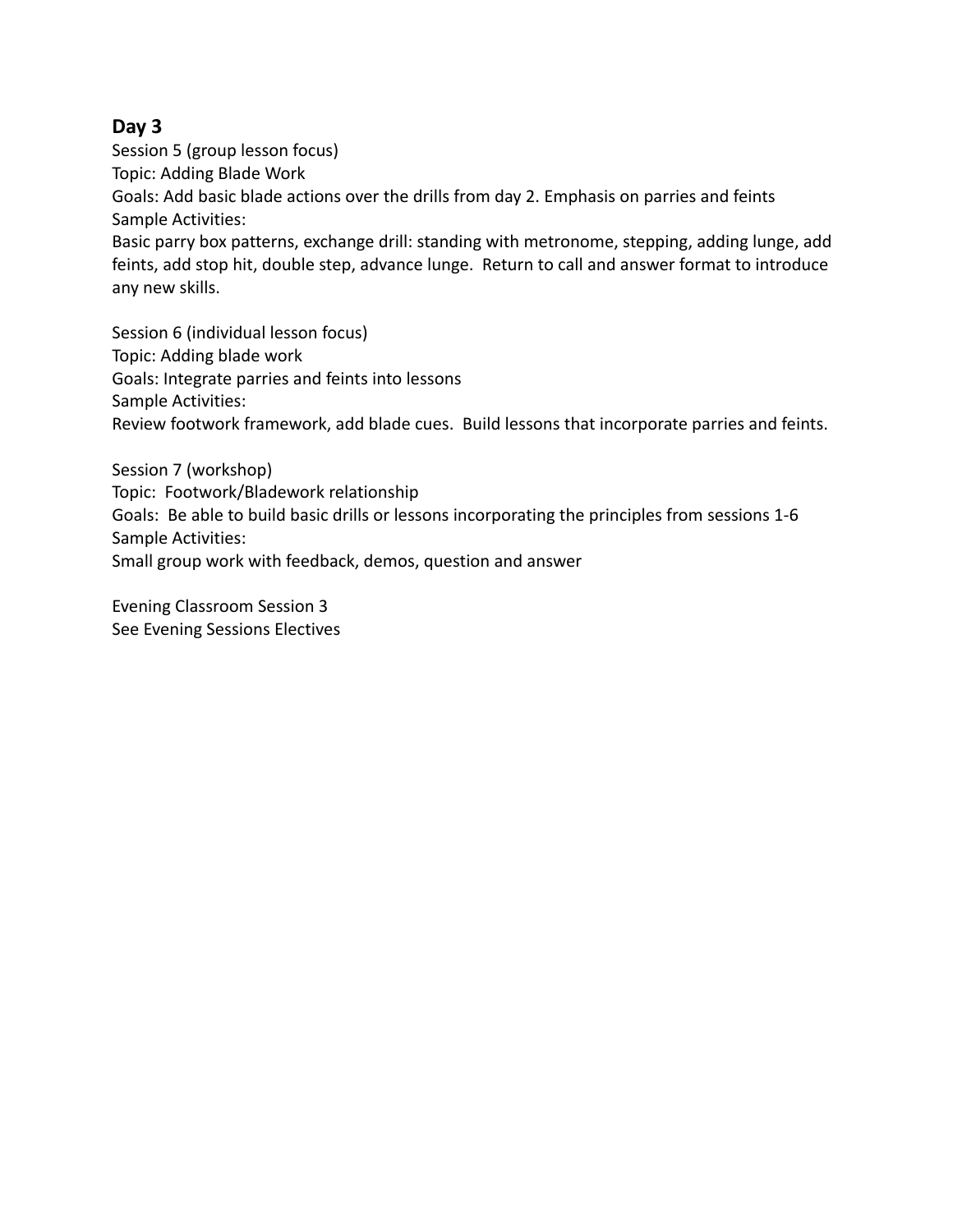Session 8 (group lesson focus) Topic: The 10 Games Goals: Learn the 10 French Blade patterns Sample Activities: Games 1-10 with variation

Session 9 (individual lesson focus) Topic: integrating beats and scales into lessons Goals: Add components from the 10 games into lessons to round out middle tempos and create better body structure Sample Activities: Build off lesson cues from sessions 1-8 to integrate beats and scales.

Session 10 (workshop) Topic: Putting it together Goals: Combine ideas to create lesson or drill frameworks using material from sessions 1-9. Integrate tactical ideas into drills or lessons Sample Activities: Small group work with feedback, demos, question and answer

Evening Classroom Session 4 See Evening Sessions Electives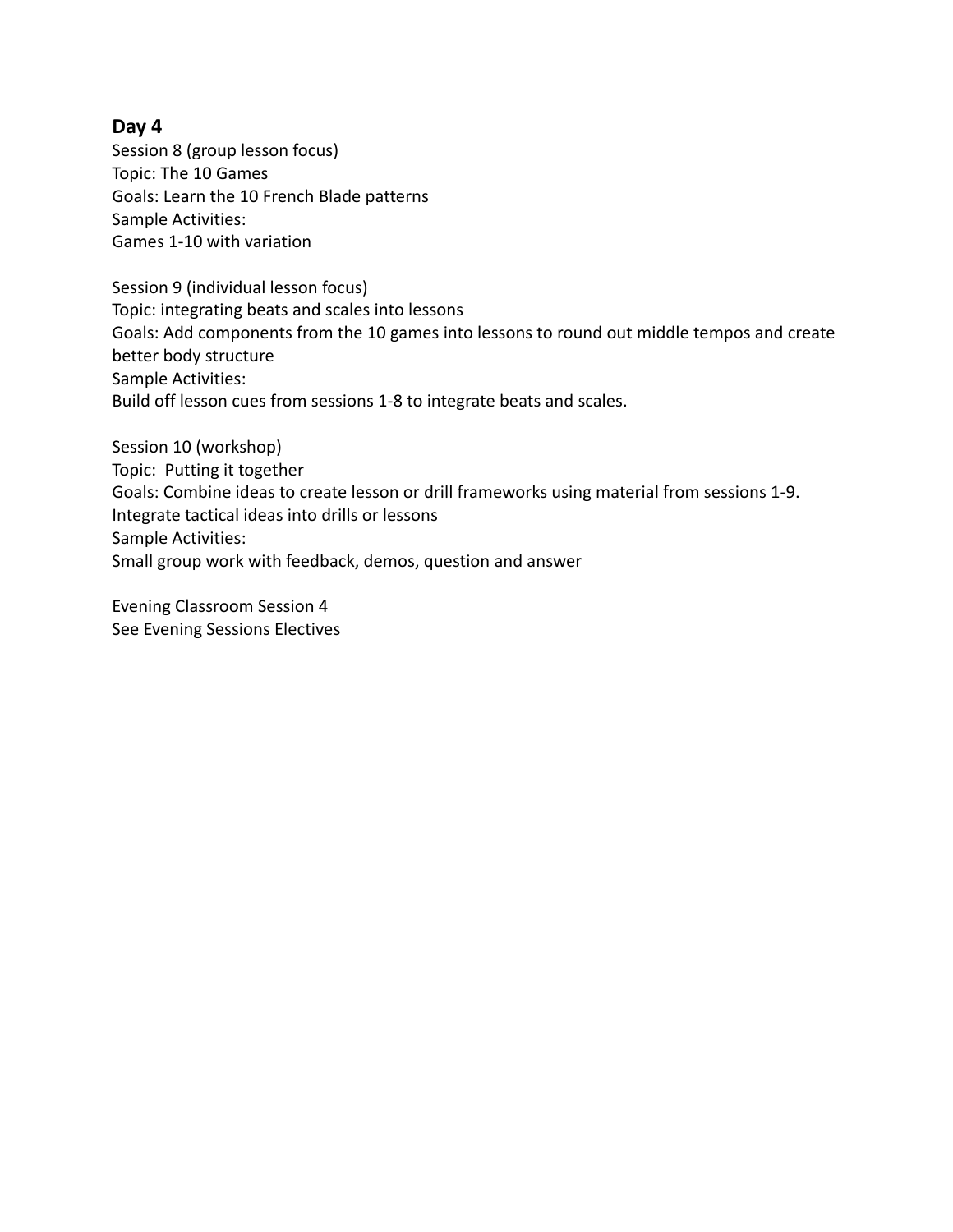Session 11 (group/individual focus as appropriate) Topic: Making the Games Playable Goals: Show the linking nature of the 10 games and where the choice points are Sample Activities: Link 1,2,3,4 Game 4,5 Game 2,6,7 Choice of 1 or 2 Choice point from 1 to 5 etc.

Session 12 (workshop) Topic: Tactics Goals: Putting concepts together to solve tactical problems on the strip Sample Activities: Group work with feedback, demos, sample lessons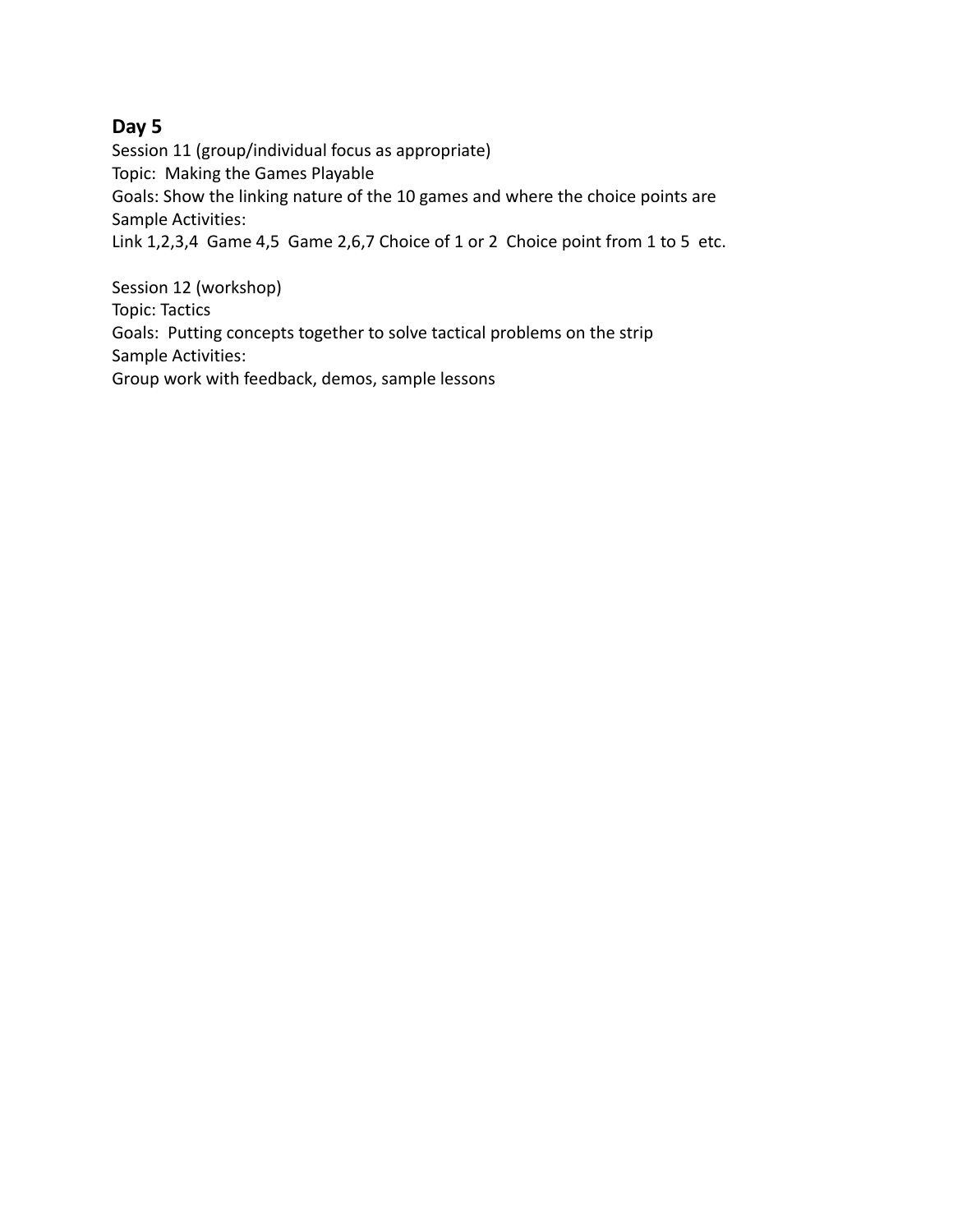# UW-Whitewater Fencing Coach Camp 2022 Evening Sessions

#### **List of Electives for Evening Sessions**

-creating culture in teams and clubs -coaching boys, coaching girls and what works with both and either. -strip coaching -season periodization -team tactics -NCAA recruiting -appropriate physical development/long-term athlete development/self care -mental preparation -running a club as a business -roundtable of state of fencing -club culture/coach influence/changing bad -integration of parents into club -coaching resources outside the world of fencing -building and running camps and clinics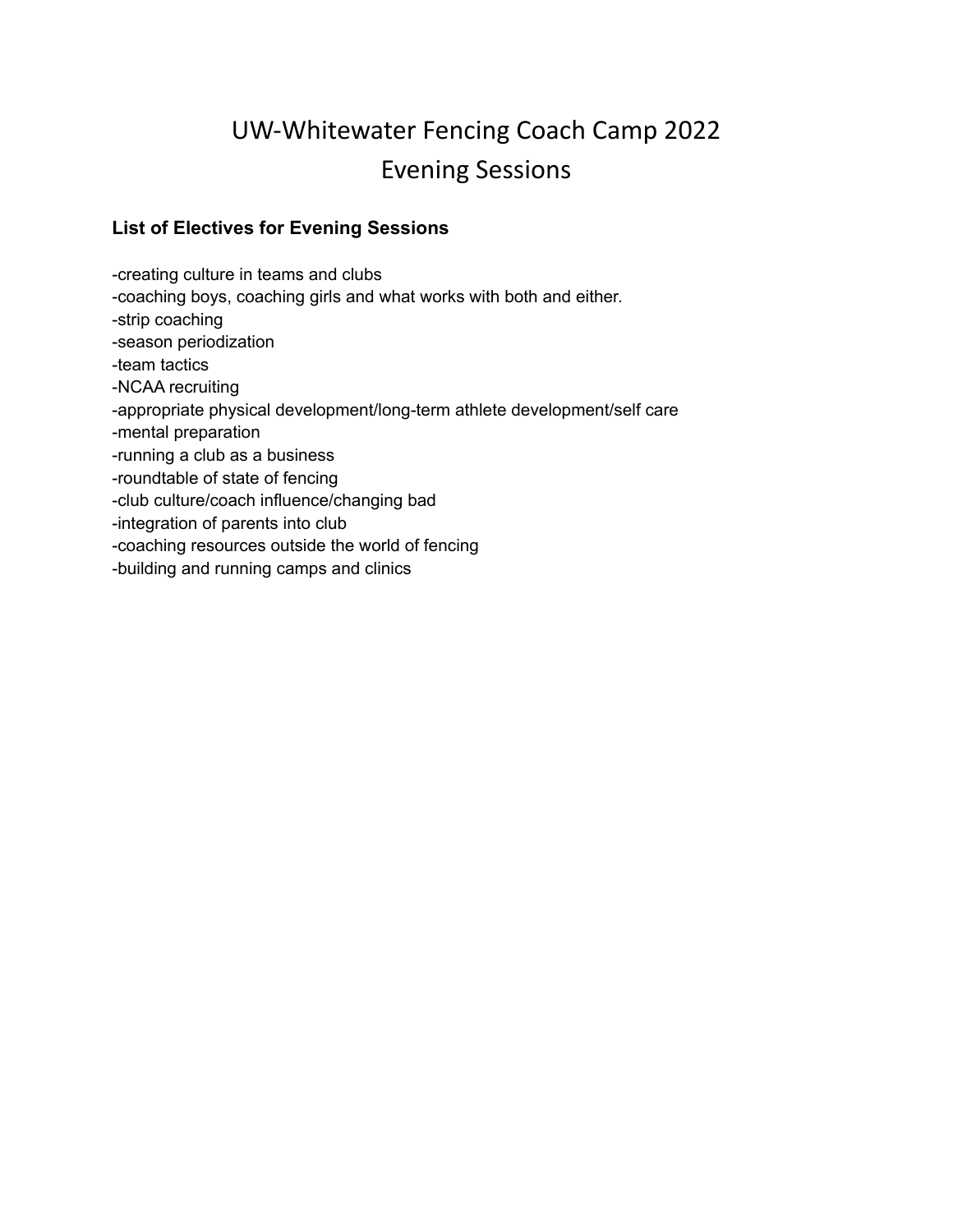|                    | 6/15                                         | 6/16                                      | 6/17                                      | 6/18                                       | 6/19                                        |                                                  |
|--------------------|----------------------------------------------|-------------------------------------------|-------------------------------------------|--------------------------------------------|---------------------------------------------|--------------------------------------------------|
|                    | <b>WEDNESDAY</b>                             | <b>THURSDAY</b>                           | <b>FRIDAY</b>                             | <b>SATURDAY</b>                            | <b>SUNDAY</b>                               | <b>NOTES</b>                                     |
| 7:00<br><b>AM</b>  |                                              |                                           |                                           |                                            |                                             |                                                  |
| 7:30<br>AM         |                                              | Breakfast:<br>We're                       | <b>Breakfast:</b><br>We're                | <b>Breakfast:</b><br>We're                 | <b>Breakfast:</b><br>We're                  | <b>Breakfast only</b><br>served<br>$7:00 - 8:15$ |
| 8:00<br>AM         |                                              | scheduled to<br>arrive at 7:30            | scheduled to<br>arrive at 7:30            | scheduled to<br>arrive at 7:30             | scheduled to<br>arrive at 7:30              |                                                  |
| 8:30<br>AM         |                                              |                                           |                                           |                                            |                                             |                                                  |
| 9:00<br>AM         |                                              |                                           |                                           |                                            |                                             |                                                  |
| 9:30<br>AM         |                                              | Session 2,<br>9:00-11:00                  | Session 5,<br>9:00-11:00                  | Session 8,<br>9:00-11:00                   | Session 11,<br>9:00-11:00<br>(group/private |                                                  |
| 10:00<br>AM        |                                              | (group lesson<br>focused)                 | (group lesson<br>focused)                 | (group lesson<br>focused)                  | lesson<br>focused)                          |                                                  |
| 10:30<br>AM        |                                              |                                           |                                           |                                            |                                             |                                                  |
| 11:00<br>AM        |                                              | Lunch Break:                              | Lunch Break:                              | Lunch Break:                               | Lunch Break:                                |                                                  |
| 11:30<br>AM        |                                              | We're<br>scheduled to                     | We're<br>scheduled to                     | We're<br>scheduled to                      | We're<br>scheduled to                       |                                                  |
| 12:00<br><b>PM</b> |                                              | arrive at 11:30                           | arrive at 11:30                           | arrive at 11:30                            | arrive at 11:30                             | <b>Lunch only</b><br>served<br>11:30-1:00        |
| 12:30<br>PM        |                                              |                                           |                                           |                                            |                                             |                                                  |
| 1:00<br><b>PM</b>  | <b>Staff Check-In</b>                        | Session 3,<br>12:30-2:30                  | Session 6,<br>12:30-2:30                  | Session 9,<br>12:30-2:30                   | Session 12,                                 |                                                  |
| 1:30<br><b>PM</b>  |                                              | (private lesson<br>focused)               | (private lesson<br>focused)               | (private lesson<br>focused)                | 12:30-2:30<br>(workshop)                    |                                                  |
| 2:00<br><b>PM</b>  | Participant<br>Check-In/Orien<br>tation      |                                           |                                           |                                            |                                             |                                                  |
| 2:30<br><b>PM</b>  |                                              | <b>Break</b>                              | <b>Break</b>                              | <b>Break</b>                               | Camp Wrap Up                                |                                                  |
| 3:00<br>PM         | Session 1,<br>$3:00 - 4:45$<br>(footwork and | Session 4,<br>$3:00 - 4:45$<br>(workshop) | Session 7,<br>$3:00 - 4:45$<br>(workshop) | Session 10,<br>$3:00 - 4:45$<br>(workshop) |                                             |                                                  |